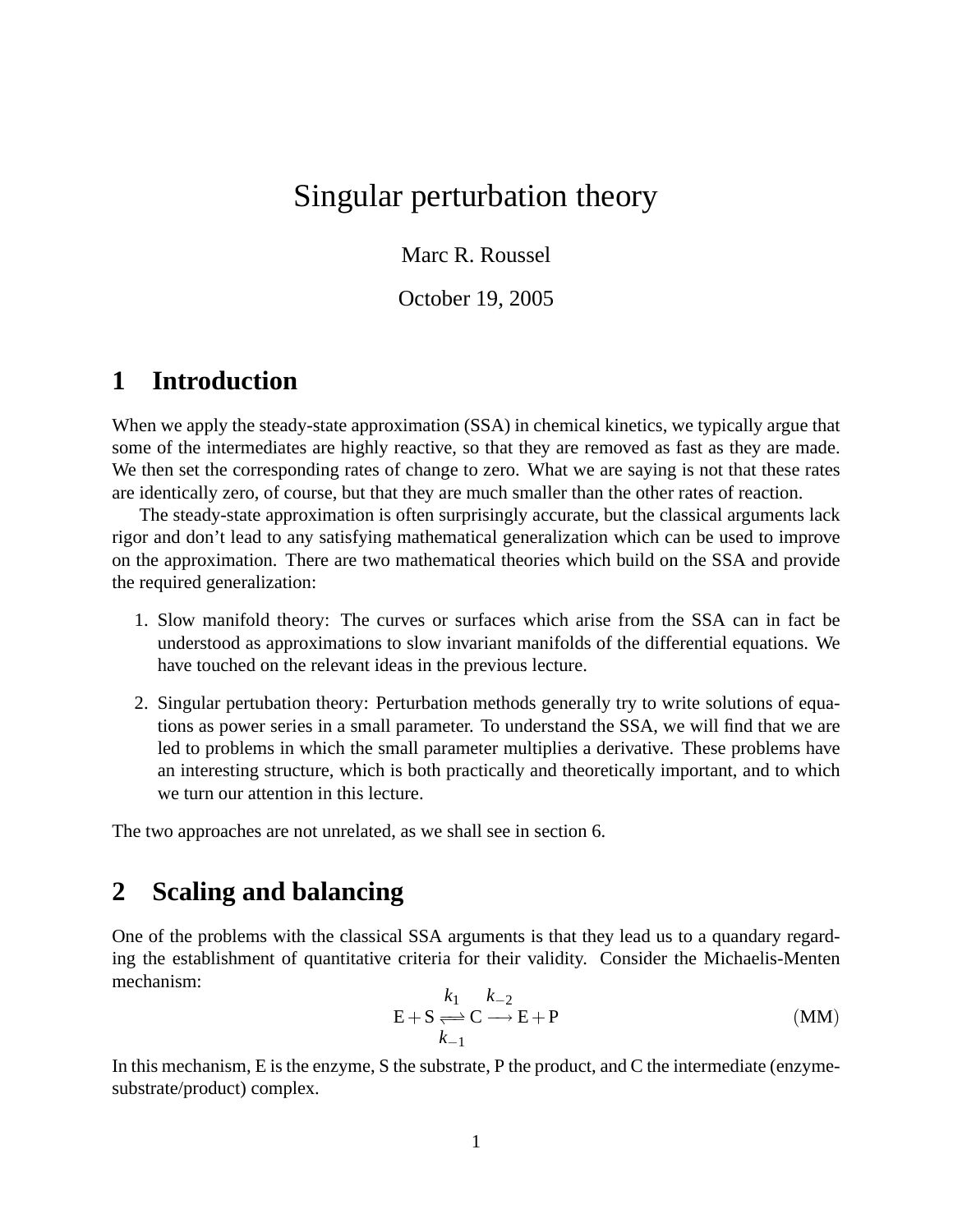The classical argument runs something like this: $<sup>1</sup>$  Enzymes are highly effective catalysts. We</sup> therefore expect the degradation of C to enzyme and product to be a fast process. Fast compared to what? Compared to formation of the enzyme-substrate complex, runs the usual answer. This argument is fine, as far as it goes, but what do we mean when we say that one chemical process is faster than another? What numbers are we comparing? It can't be rates, because in the steady state, the rates of formation and of degradation are approximately the same. It can't be rate constants, because  $k_1$  has different units from  $k_{-1}$  and  $k_{-2}$ .

There is no simple way out of this difficulty until we realize that we're going to get in trouble *as long as we are trying to work with values which have units*. If we could get rid of the units, we might be able to find things to compare such that we can make rigorous statements about what it means for one process to be fast compared to another.

Let's start by writing down the rate equations for this mechanism:

$$
\frac{dE}{dt} = -k_1 ES + k_{-1} C + k_{-2} C, \tag{1a}
$$

$$
\frac{dS}{dt} = -k_1 ES + k_{-1} C, \tag{1b}
$$

$$
\frac{dC}{dt} = k_1 ES - k_{-1}C - k_{-2}C, \tag{1c}
$$

$$
\frac{dP}{dt} = k_{-2}C.
$$
\n(1d)

Mass conservation gives us the two equations

$$
E_0 = E + C,
$$
  
\n
$$
S_0 = S + C + P.
$$

Note that these conservation relations are *consequences* of the differential equations since  $\frac{dE}{dt}$  +  $\frac{dC}{dt} = \frac{dS}{dt} + \frac{dC}{dt} + \frac{dP}{dt} = 0$ . Using these algebraic equations therefore doesn't change anything about the solutions. It only reduces the set of differential equations 1 to the *exactly equivalent* planar system

$$
\frac{dS}{dt} = -k_1 S(E_0 - C) + k_{-1} C,
$$
\n(2a)

$$
\frac{dC}{dt} = k_1 S(E_0 - C) - (k_{-1} + k_{-2})C.
$$
\n(2b)

(2c)

The insight behind the SSA is that the concentrations of highly reactive intermediates like C eventually reach a rough balance between production and destruction, such that the net rate of change of *C* is small. We want to make that balance evident. To do this, we first have to choose new measurement scales for each of the variables (*S*, *C* and *t*) such that each is of unit magnitude. In other words, we want to define new variables  $s$ ,  $c$  and  $\tau$  by

$$
s = S/\tilde{S}, \tag{3a}
$$

$$
c = C/\tilde{C}, \qquad (3b)
$$

and 
$$
\tau = t/\tilde{t}
$$
, (3c)

<sup>&</sup>lt;sup>1</sup>The classical argument can be put a little better than this, but the underlying problem remains.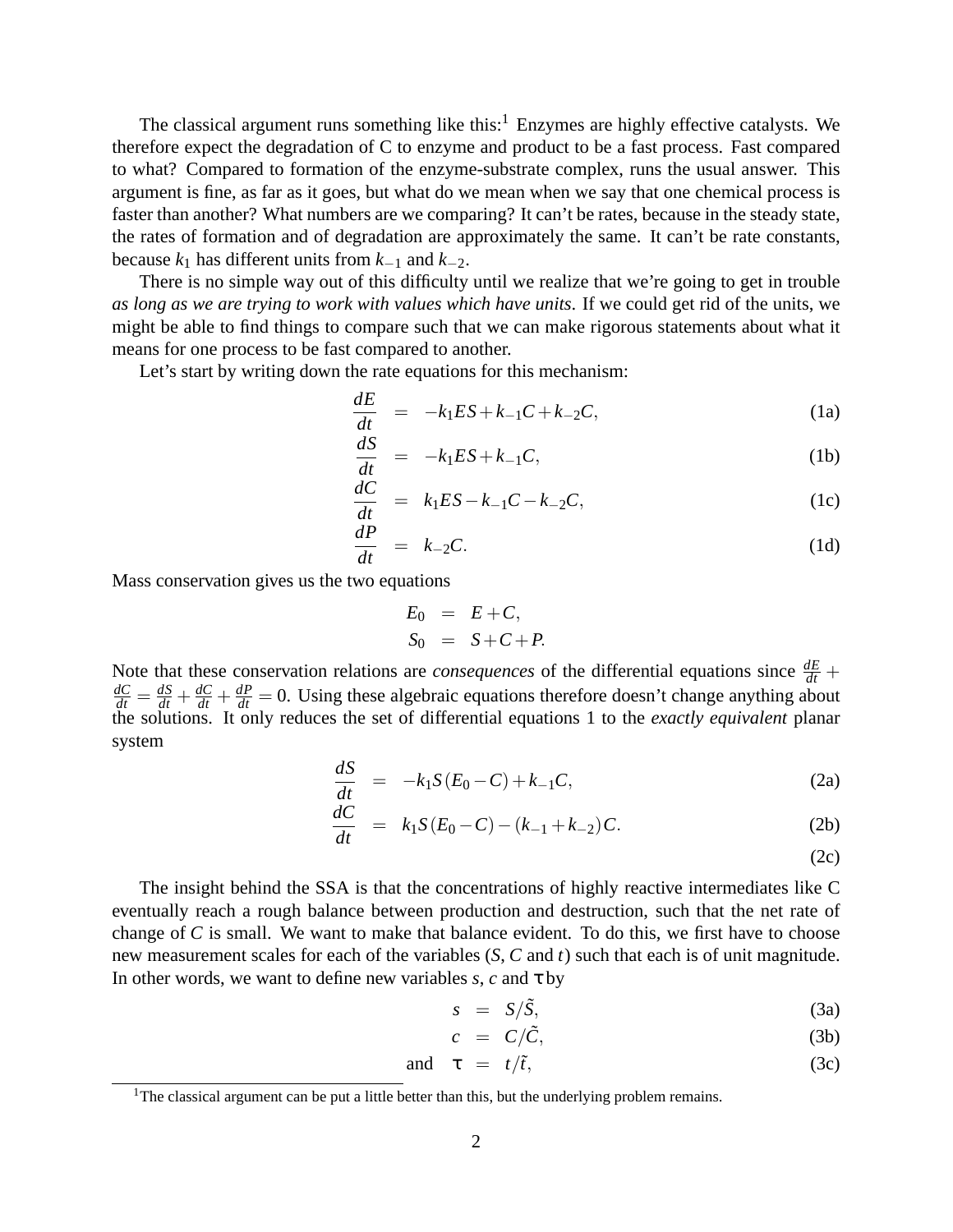where the tilde indicates a measurement scale whose units are the same as those of the corresponding variable and such that the new variables are, insofar as this is possible, of unit magnitude.

It's easy to choose  $\tilde{S}$ : In most experiments, we will start with  $S(0) = S_0$ , so

$$
\tilde{S} = S_0 \tag{4}
$$

should be a good choice.

Choosing  $\tilde{C}$  is trickier, but still not all that difficult. If we start at the initial point  $(S, C) = (S_0, 0)$ , which again is what we typically do in experiments, then *C* will initially rise to some maximum, and then fall toward zero (the equilibrium concentration). From calculus, we know that the function  $C(t)$  will reach a maximum when  $dC/dt = 0$ , i.e. when

$$
C = \frac{k_1 E_0 S}{k_1 S + k_{-1} + k_{-2}}.\tag{5}
$$

Note that this is the classical SSA. If we knew the value of *S* when *C* reaches its maximum, we could plug it in and use that as  $\tilde{C}$ . However, we have no easy way of estimating this value of *S*. That being said, we don't need to know the maximum value of *C* exactly. We really only need an order-of-magnitude estimate to be used as a scale factor. We expect the maximum in *C* to be reached early in the reaction, before much *S* has been consumed. We therefore substitute  $S = S_0$ into equation 5, and get

$$
\tilde{C} = \frac{k_1 E_0 S_0}{k_1 S_0 + k_{-1} + k_{-2}} = \frac{E_0 S_0}{S_0 + K_S},\tag{6}
$$

.

where  $K_S = (k_{-1} + k_{-2})/k_1$  is the Michaelis constant, well known from classical enzyme kinetics.

It's not at all clear what we should use for  $\tilde{t}$ , so for now we'll just substitute equations 3 into the rate equations 2, using the scaling factors 4 and 6, and see what we get.

$$
S = sS_0.
$$
  
\n
$$
C = c\tilde{C} = c\frac{E_0S_0}{S_0 + K_S}.
$$
  
\n
$$
t = \tau\tilde{t}.
$$
  
\n
$$
\therefore \frac{dS}{dt} = \frac{d(sS_0)}{d(\tau\tilde{\tau})} = \frac{S_0}{\tilde{\tau}}\frac{ds}{d\tau}
$$
  
\n
$$
= -k_1sS_0\left(E_0 - c\frac{E_0S_0}{S_0 + K_S}\right) + k_{-1}c\frac{E_0S_0}{S_0 + K_S}.
$$
  
\n
$$
\therefore \frac{ds}{d\tau} = \tilde{\tau}\left\{-k_1E_0s\left(1 - c\frac{S_0}{S_0 + K_S}\right) + k_{-1}c\frac{E_0}{S_0 + K_S}\right\}.
$$

Similarly, for *C*:

$$
\frac{dc}{d\tau} = \tilde{t}k_1 (S_0 + K_S) \left\{ s \left( 1 - c \frac{S_0}{S_0 + K_S} \right) - c \frac{K_S}{S_0 + K_S} \right\}
$$

$$
\alpha = \frac{S_0}{S_0 + K_S}.
$$

Let

$$
\alpha = \frac{S_0}{S_0 + K_S}
$$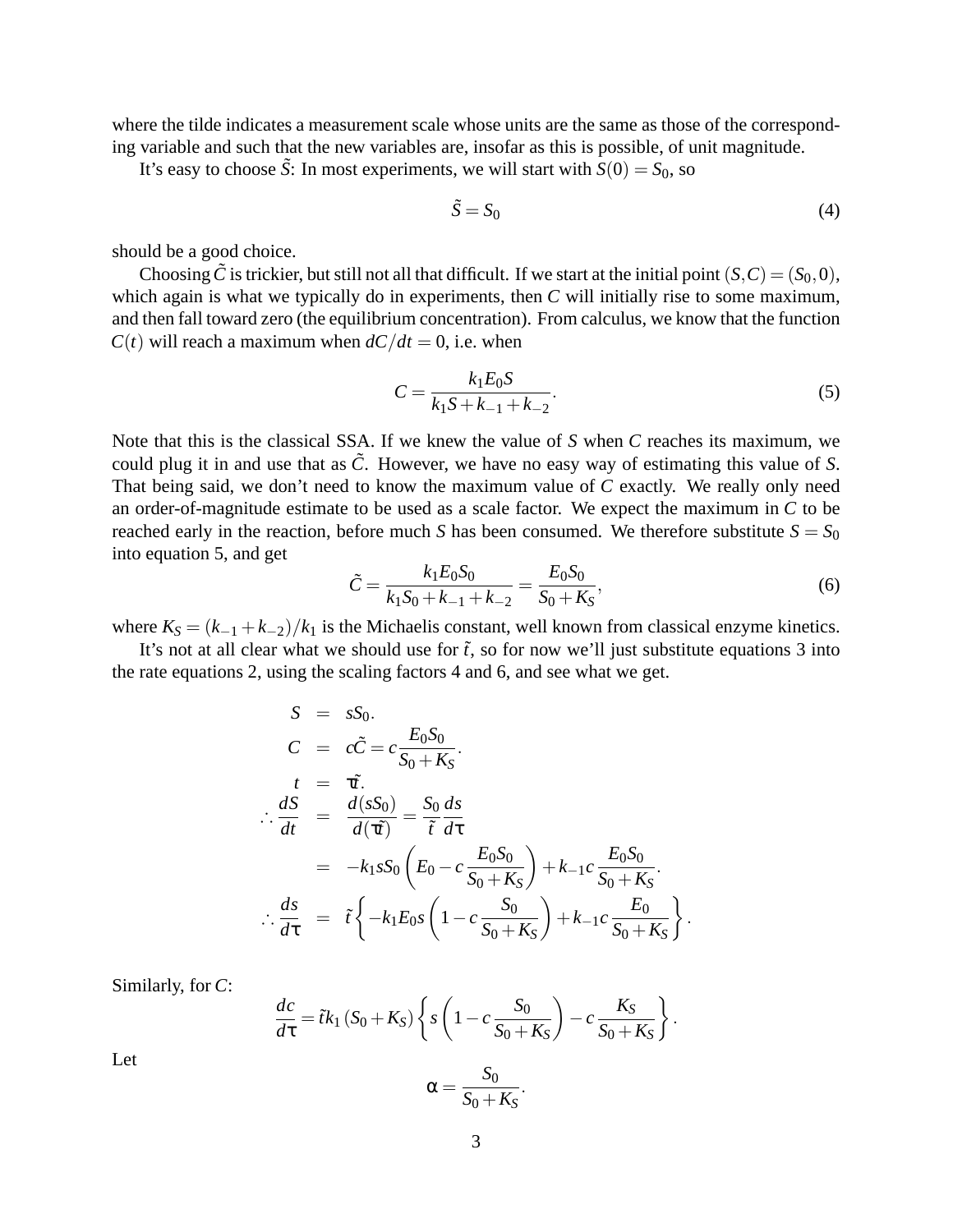This is a parameter between 0 and 1. Our two rate equations become

$$
\frac{ds}{d\tau} = \tilde{t} \left\{ -k_1 E_0 s (1 - \alpha c) + k_{-1} c \frac{E_0}{S_0 + K_S} \right\},
$$
  

$$
\frac{dc}{d\tau} = \tilde{t} k_1 (S_0 + K_S) \left\{ s (1 - \alpha c) - c (1 - \alpha) \right\}.
$$

The terms in the brace of the second of these equations are now clearly balanced: Each is made up of a product of quantities which are of unit magnitude. There only remains to choose  $\tilde{t}$ .

For many enzymes, the back reaction  $C \rightarrow E + S$  isn't particularly significant. Under these conditions,  $ds/d\tau$  should be dominated by the first term,  $-k_1E_0s(1-\alpha c)\tilde{t}$ . This suggests that we should take

$$
\tilde{t}^{-1} = k_1 E_0,
$$

in order to bring out the balance between the derivative and this term. To put it another way, we expect  $(k_1E_0)^{-1}$  to represent a slow time scale controlling the rate at which the substrate is used up. Obviously, if the above hypothesis is false for some particular enzyme, we should make a different choice for  $\tilde{t}$ . In any event, our choice leads to

$$
\frac{ds}{d\tau} = -s(1 - \alpha c) + c \frac{k_{-1}}{k_{-1} + k_{-2}} (1 - \alpha), \n\frac{dc}{d\tau} = \frac{S_0 + K_S}{E_0} \{s(1 - \alpha c) - c(1 - \alpha)\}.
$$

Define

$$
\beta = \frac{k_{-1}}{k_{-1} + k_{-2}},
$$
  
and  $\mu = \frac{E_0}{S_0 + K_S}.$ 

Then we have

$$
\frac{ds}{d\tau} = -s(1-\alpha c) + \beta c(1-\alpha),\tag{7a}
$$

and 
$$
\mu \frac{dc}{d\tau} = s(1 - \alpha c) - c(1 - \alpha).
$$
 (7b)

In classical enzymology, it is often said that the SSA is valid when the enzyme concentration is small. This corresponds to a small value of  $\mu$ . The above scaling provides a justification for this statement, as well as a precise condition for its validity: If  $\mu$  is very small, then the differential equation 7b is "close" to the algebraic equation

$$
0 \approx s(1 - \alpha c) - c(1 - \alpha),\tag{8}
$$

i.e. the SSA. A small value of *µ* implies that

 $E_0 \ll S_0 + K_S$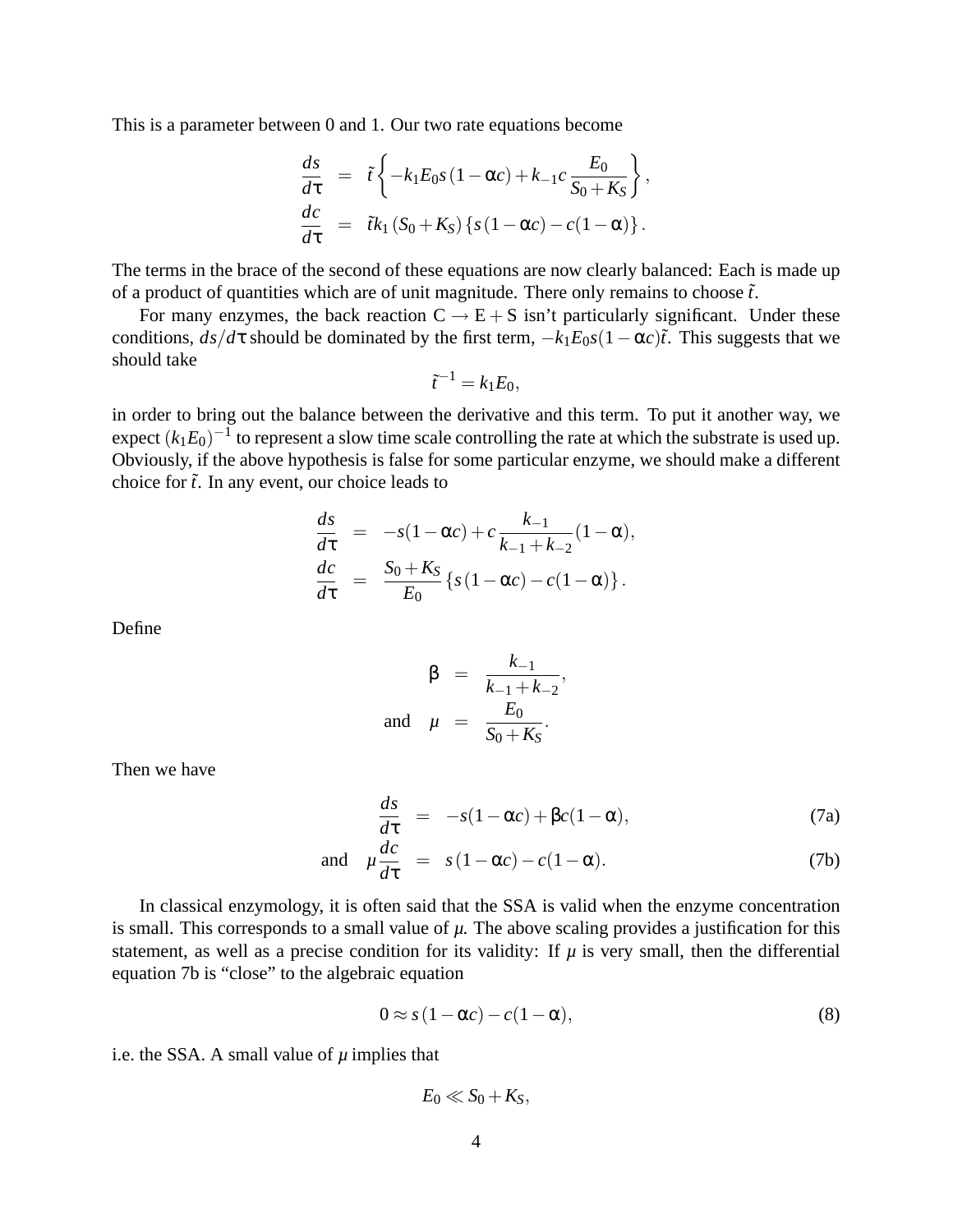i.e. the SSA will be valid under this condition. Note that this is a sufficient, but not a necessary condition. If we scaled time differently, we might find other conditions which lead to the validity of the SSA.

Note that there's something funny about what we're doing here. We started out with two differential equations, and ended up saying that one of the differential equations degenerates to an algebraic equation. A system of two differential equations is quite different from a single differential equation with an algebraic constraint: The first requires the values of both *s* and *c* to specify the initial condition, while the latter requires only a value for *s*, the value of *c* being computed from equation 8. We have changed the nature of the problem by considering the limit  $\mu \rightarrow 0$ , a limit which can never be realized in practice. Problems like this are called **singular perturbation problems**. Because the problem we started with and the problem we obtain in the limit in which our small parameter reaches zero are different in nature, singular perturbation problems can be very tricky. However, they show up all over the sciences, so it's well worth thinking about them a bit more.

Despite the oddity of singular perturbation problems, the use of the limit  $\mu = 0$  to approximate the slow manifold (which is what we get from equation 8 if we solve for *c*) is supported by a theorem: Consider a system of differential equations of the form

$$
\frac{d\mathbf{x}}{dt} = \mathbf{f}(\mathbf{x}, \mathbf{z}, t), \tag{9a}
$$

$$
\mu \frac{d\mathbf{z}}{dt} = \mathbf{g}(\mathbf{x}, \mathbf{z}, t). \tag{9b}
$$

In the singular limit  $\mu = 0$ , we obtain the system

$$
\frac{d\mathbf{x}}{dt} = \mathbf{f}(\mathbf{x}, \mathbf{z}, t),
$$

$$
\mathbf{z} = \phi(\mathbf{x}, t),
$$

where the second of these equations is the solution of  $g(x, z, t) = 0$ . This is called the **degenerate system**. Finally, we define the **adjoined system**, which is just

$$
\frac{d\mathbf{z}}{dt} = \mathbf{g}(\mathbf{x}, \mathbf{z}, t),
$$

where now we treat **x** and *t* as constants.<sup>2</sup>

**Theorem 1 (Tikhonov's theorem)** *When*  $\mu \rightarrow 0$ *, the solution of the system 9 tends to the solution of the degenerate system if*  $z = \phi(x, t)$  *is a stable root of the adjoined system.* 

(The condition regarding the stability of the adjoined system is rarely checked, although it should be.) The upshot of Tikhonov's theorem is that for sufficiently small  $\mu$ , there is always a slow manifold whose formula is approximately given by the SSA. Further details can be obtained from Klonowski's excellent review paper [1].

<sup>&</sup>lt;sup>2</sup>If you're wondering where the  $\mu$  went in the adjoined system, the time variable can be rescaled in such a way as to make this coefficient disappear. Since stability doesn't depend on how we scale time, there's no point carrying this parameter around.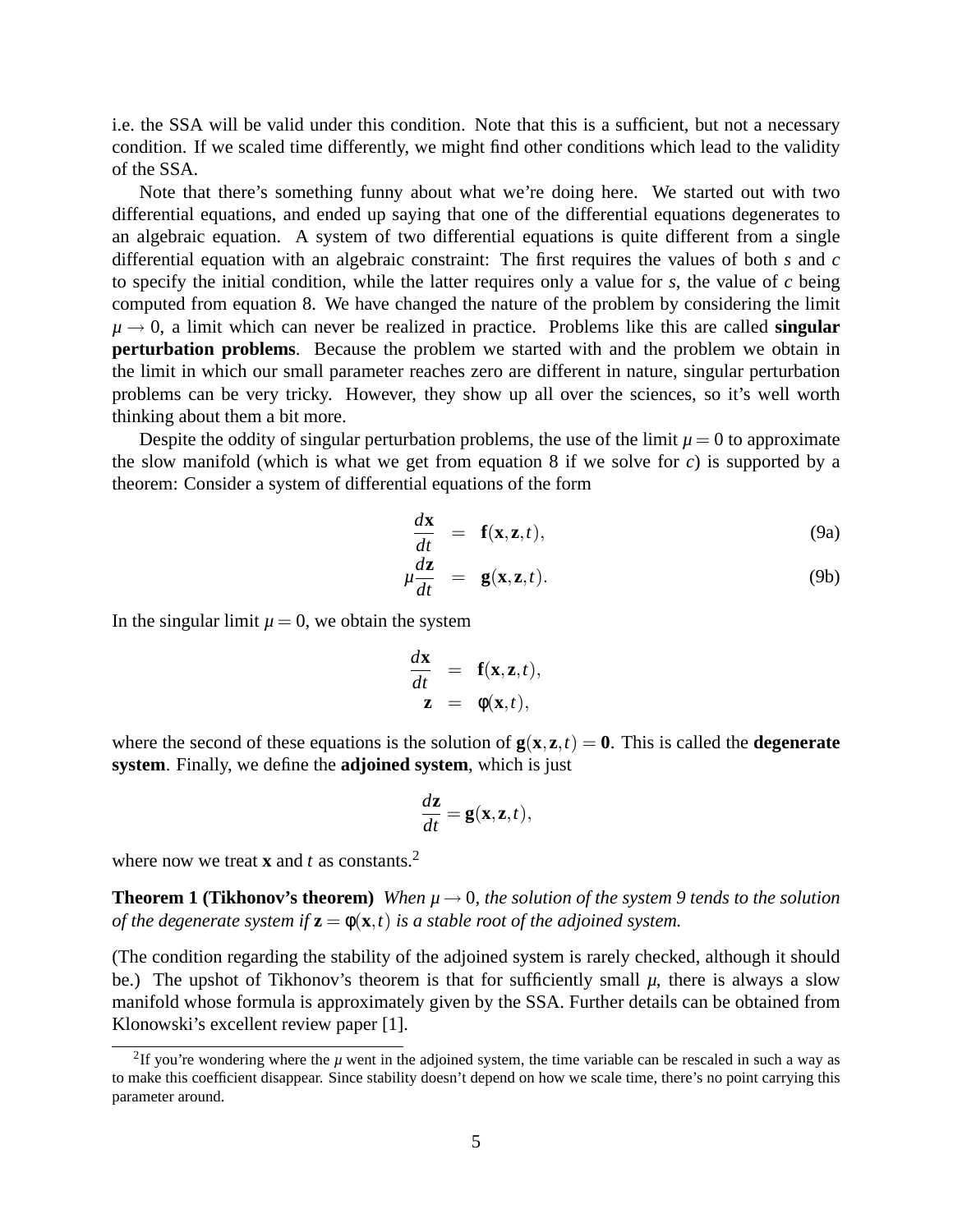Now imagine that we start an experiment at the point  $(s, c) = (1, 0)$  for a system with a small value of  $\mu$ . Initially, because  $c = 0$ , we will have  $\dot{c} \equiv dc/d\tau = 1/\mu$ . This is a large (because  $\mu$  is small), positive quantity. The intermediate complex concentration will therefore increase rapidly at first, with a characteristic rise time of  $\mu$ . However, as  $c$  increases,  $\dot{c}$  will become smaller. Because  $\mu$  is small, the right-hand side of equation 7b should also remain small, i.e. equation 8 will become valid. In other words, we can separate the time course of the reaction into two parts:

- 1. The rapid rise in the intermediate concentration: In chemical kinetics, we call this the **induction period**, or sometimes the **transient**. In singular perturbation theory, this is called the **inner solution**. 3
- 2. A slower decay toward equilibrium during which the SSA is at least approximately valid. This is the **outer solution**. 3

### **3 The outer solution**

In this section, we obtain the outer solution to lowest order in *µ*. This uses elementary techniques which you should have seen in your undergraduate courses. Higher order approximations can be obtained. See Heineken, Tsuchiya and Aris [2] for details.

Solving equation 8 for *c*, we get

$$
c = \frac{s}{\alpha s + 1 - \alpha}.\tag{10}
$$

Substituting this equation into the differential equation 7a, we get

$$
\frac{ds}{d\tau} = -s \left( 1 - \alpha \frac{s}{\alpha s + 1 - \alpha} \right) + \beta (1 - \alpha) \frac{s}{\alpha s + 1 - \alpha}
$$

$$
= -\frac{s(1 - \alpha)(1 - \beta)}{\alpha s + 1 - \alpha}.
$$

This equation is easily solved by separation of variables:

$$
\int_{s_0}^s ds \frac{\alpha s + 1 - \alpha}{s} = -(1 - \alpha)(1 - \beta) \int_{\tau_0}^{\tau} d\tau.
$$
  

$$
\therefore -(1 - \alpha)(1 - \beta)(\tau - \tau_0) = \int_{s_0}^s ds \left( \alpha + \frac{1 - \alpha}{s} \right)
$$

$$
= \alpha(s - s_0) + (1 - \alpha) \ln(s/s_0).
$$

The constants  $s_0$  and  $t_0$  represent the state of the system at some time after it has reached the manifold. These are therefore arbitrary quantities not related (at least not in any simple way) to

 $3$ The terms "inner solution" and "outer solution" are such for historical reasons: Singular perturbation problems were first considered in fluid dynamics, where the inner solution referred to the behavior near a wall, while the outer solution referred to the behavior away from the wall.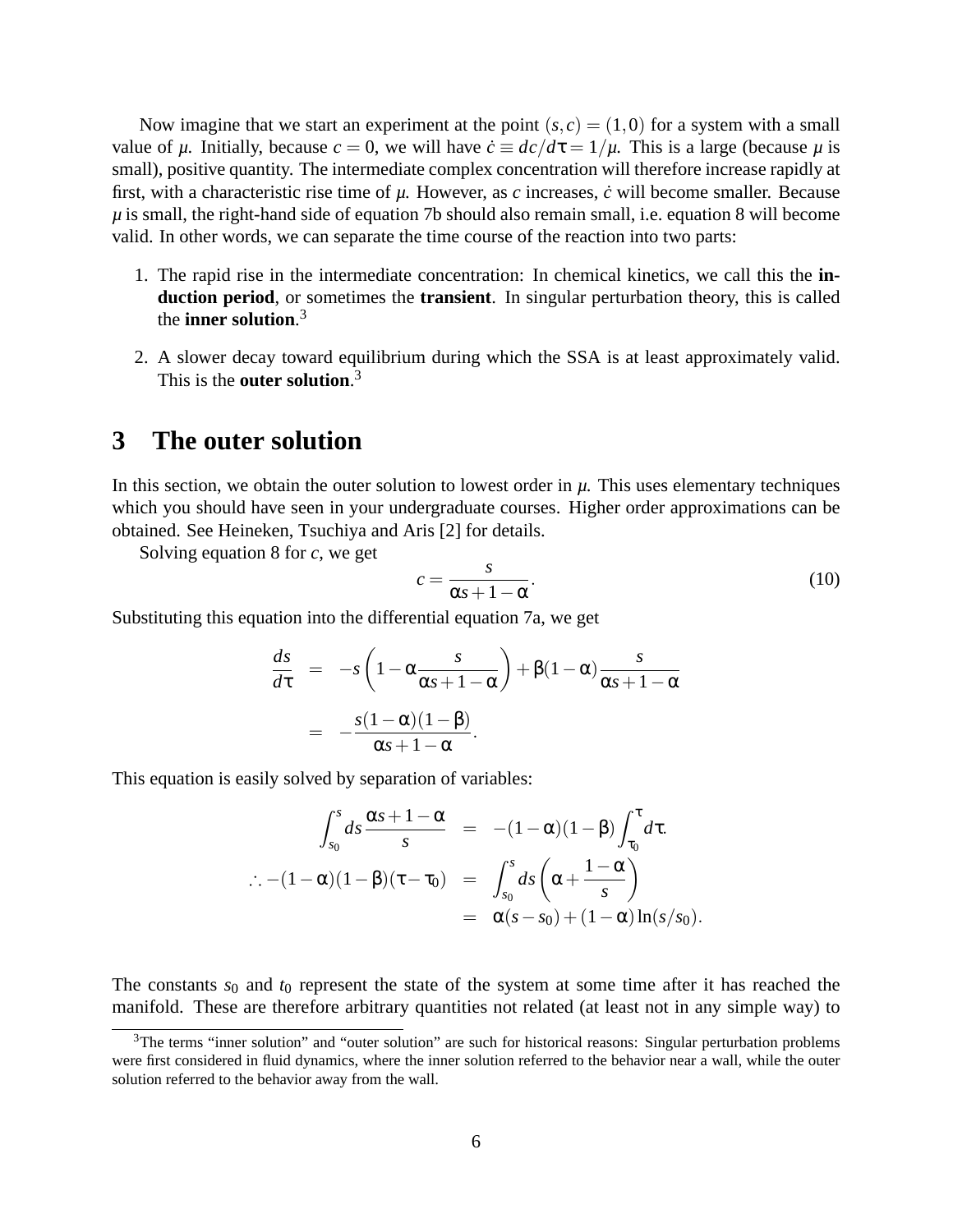the true initial conditions of the system. We can therefore combine these constants into a single, arbitrary constant *A*:

$$
-(1 - \alpha)(1 - \beta)\tau + A = \alpha s + (1 - \alpha)\ln s.
$$
 (11)

We will determine the constant *A* later.

#### **4 The inner solution**

The inner solution is a bit trickier to obtain. The problem is that the equations 7 are scaled wrong. Given our scaling of time, the rise time for the intermediate complex is  $\mu$ , which is a small quantity. In order to study the inner solution, we have to rescale the equations such that the rise time is not small. The easiest way to do this is as follows:

$$
\tau = \mu \theta.
$$

The new time variable  $\theta$  is stretched by a factor of  $1/\mu$  relative to  $\tau$ . Our rate equations become

$$
\frac{ds}{d\theta} = \mu[-s(1-\alpha c) + \beta c(1-\alpha)], \qquad (12a)
$$

and 
$$
\frac{dc}{d\theta} = s(1 - \alpha c) - c(1 - \alpha).
$$
 (12b)

Setting  $\mu = 0$ , i.e. to the same level of approximation as our outer solution, we get

$$
\frac{ds}{d\theta} = 0
$$

with equation 12b remaining as is. It follows that we can, to the lowest level of approximation, assume that *s* is approximately constant during the induction period. To distinguish this solution from the outer solution, we define  $s_{\text{in}}$  to be the inner solution. Since  $s = S/S_0$ , and  $S_0$  is the initial concentration of S,  $s_{in} = 1$  to lowest order in  $\mu$ .

With  $s = s_{\text{in}} = 1$ , equation 12b reduces to

$$
\frac{dc}{d\theta} = 1 - c.
$$

This is a simple linear differential equation which can be integrated from the initial condition  $c = 0$ :

$$
\int_0^c \frac{dc}{1-c} = \int_0^{\theta} d\theta.
$$
  
\n
$$
\therefore \theta = -\ln(1-c),
$$
  
\nor  $c = 1 - e^{-\theta}.$  (13)

### **5 Matching the inner and outer solutions**

Since they just represent two pieces of the same trajectory, the inner and outer solutions have to match up. This will provide us with conditions from which we will determine the parameter *A*.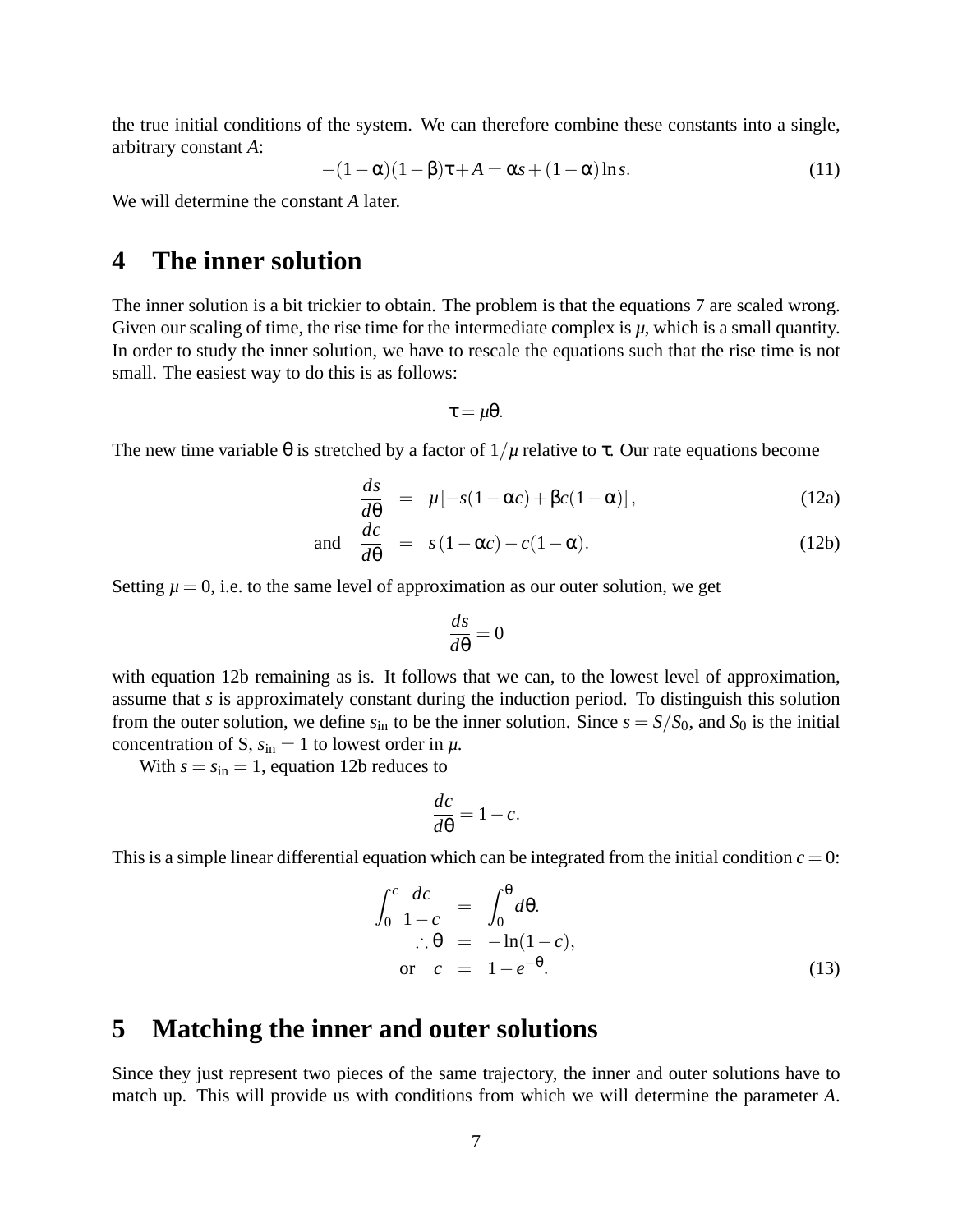The outer solution is supposed to be valid for values of  $\tau$  which aren't too small, while the inner solution is valid when  $\tau$  isn't too large. To match the two solutions, we consider small values of τ and large values of θ. At small values of τ, the outer solution should represent early moments after the decay of the transient, while large values of  $\theta$  should correspond to the very late stages of the induction period. If we have done everything right, we should be able to match up the two solutions in this intermediate regime. If we let  $\tau \rightarrow 0$  and  $s \rightarrow s_{in}$  in the outer solution 11, we get

$$
A = \alpha s_{\rm in} + (1 - \alpha) \ln s_{\rm in} = \alpha.
$$

Thus, *s* satisfies

$$
-(1 - \alpha)(1 - \beta)\tau + \alpha = \alpha s + (1 - \alpha)\ln s \tag{14}
$$

in the outer solution region.

Matching the values of *c* yields no extra information in this case: If we put  $s = s_{in} = 1$  in equation 10, we get  $c = 1$ . If we take the limit  $\tau \rightarrow \infty$  in equation 13, we get  $c \rightarrow 1$ . The *c* components of the solution therefore match up automatically.

The overall procedure for doing singular perturbation work is always as shown here, at least in outline:

- 1. Develop an appropriate scaling for the equations. Identify the small parameter(s).
- 2. Find the outer solution.
- 3. Find the inner solution.
- 4. Match up the two solutions in an intermediate time range.

The only wrinkles are that we may want the solutions developed to higher order than we have done here, and that the matching procedure is sometimes difficult to carry out properly.

## **6 Geometric singular perturbation theory and the outer solution**

Our work in the previous few sections focused on the temporal evolution of the system. Equation 14 for instance relates the time  $\tau$  to *s* in the outer solution. However, we have hinted that these considerations are connected to the slow manifold, a structure which is best understood in phase space. We now make this connection explicit by working out a singular perturbation expansion of the slow manifold. The theoretical framework for doing this was first provided by Fenichel [3] and is known as **geometric singular perturbation theory**.

Note that equation 10 suggests that the manifold can be written in the form  $c = c(s)$ . The manifold equation for our system would therefore be

$$
\frac{dc}{d\tau} = \frac{dc}{ds}\frac{ds}{d\tau}.
$$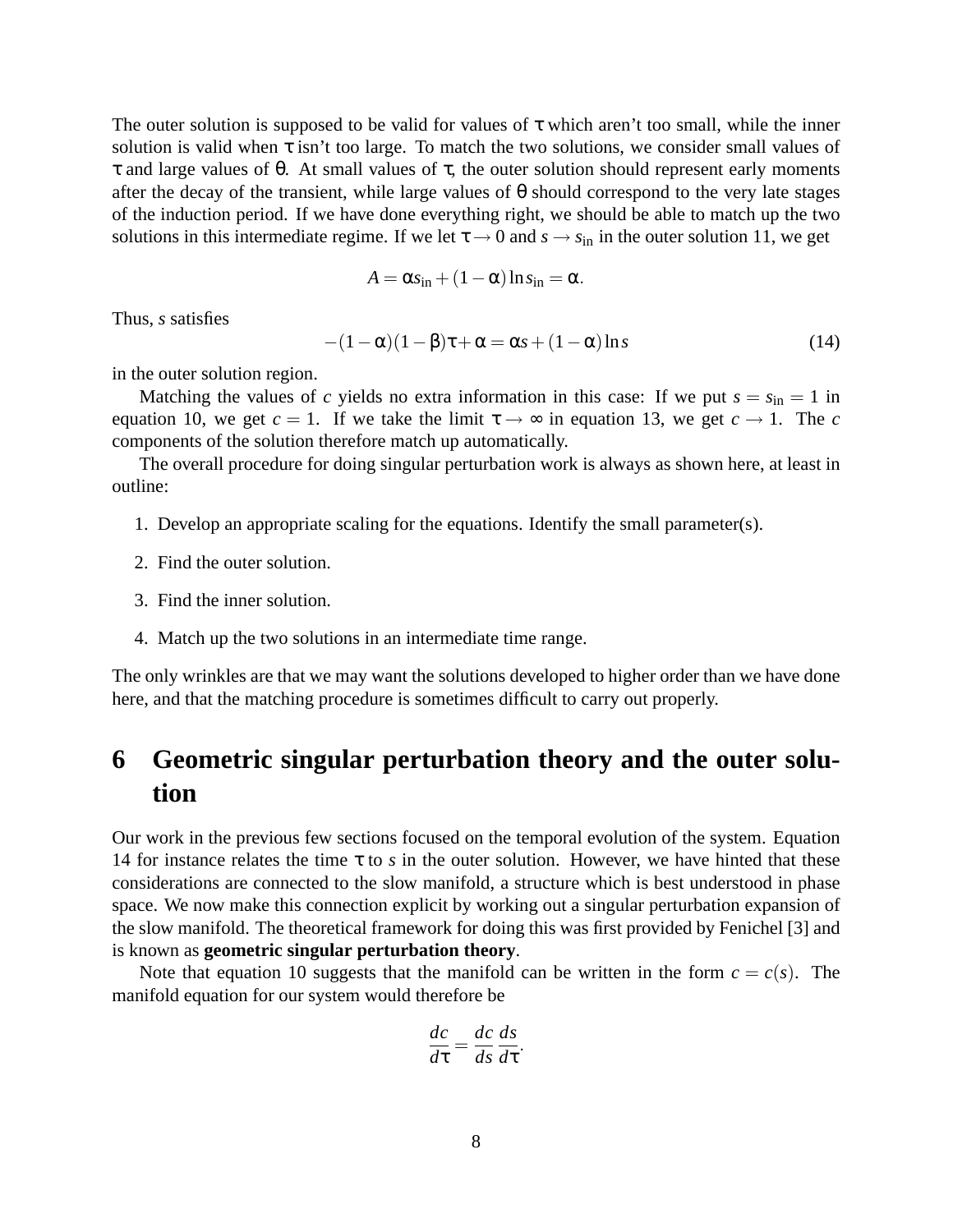We have  $dc/d\tau$  and  $ds/d\tau$  from equations 7. We know that, for small  $\mu$ , the manifold reduces to the form 10. One simple way to use this knowledge is to write the manifold as a power series in *µ*:

$$
c(s) = \sum_{i=0}^{\infty} \gamma_i(s) \mu^i.
$$
 (15)

We should find (and will confirm) that  $\gamma_0$  is given by equation 10.

∴ *s µ*

In order to find the unknown functions  $\gamma_i(s)$  (written simply as  $\gamma_i$  from here on), we substitute the power series 15 into the manifold equation. I will carry out this procedure in steps:

$$
\frac{dc}{ds} = \sum_{i=0}^{\infty} \frac{d\gamma_i}{ds} \mu^i.
$$
\n
$$
\frac{dc}{d\tau} = \frac{1}{\mu} \left\{ s \left( 1 - \alpha \sum_{i=0}^{\infty} \gamma_i \mu^i \right) - (1 - \alpha) \sum_{i=0}^{\infty} \gamma_i \mu^i \right\}
$$
\n
$$
= \frac{s}{\mu} - \alpha s \sum_{i=0}^{\infty} \gamma_i \mu^{i-1} - (1 - \alpha) \sum_{i=0}^{\infty} \gamma_i \mu^{i-1}
$$
\n
$$
= \frac{s}{\mu} - (\alpha s + 1 - \alpha) \sum_{i=0}^{\infty} \gamma_i \mu^{i-1}.
$$
\n
$$
\frac{ds}{d\tau} = -s \left( 1 - \alpha \sum_{i=0}^{\infty} \gamma_i \mu^i \right) + \beta (1 - \alpha) \sum_{i=0}^{\infty} \gamma_i \mu^i
$$
\n
$$
= -s + [\alpha s + \beta (1 - \alpha)] \sum_{i=0}^{\infty} \gamma_i \mu^i.
$$
\n
$$
-(\alpha s + 1 - \alpha) \sum_{i=0}^{\infty} \gamma_i \mu^{i-1} = \sum_{i=0}^{\infty} \frac{d\gamma_i}{ds} \mu^i \left\{ -s + [\alpha s + \beta (1 - \alpha)] \sum_{i=0}^{\infty} \gamma_i \mu^i \right\}.
$$
\n(16)

We now want to collect terms in powers of  $\mu$ . We could just read these terms directly from the equation. For instance, the leading terms are the  $\mu^{-1}$  terms:

$$
\frac{1}{\mu}\left\{s-(\alpha s+1-\alpha)\gamma_0\right\}=0.
$$

Since this equation must be true for any  $\mu \neq 0$ , the term in braces must be zero, i.e.

$$
\gamma_0 = \frac{s}{\alpha s + 1 - \alpha},\tag{17}
$$

which is exactly what we said this term should be. It's not too difficult to do this provided we're only interested in small powers. However, if we want to develop a general equation which would allow us to obtain the series expansion of the manifold to arbitrary order, it is convenient to rewrite equation 16 so that each side appears as a power series in  $\mu$ , rather than as a complicated expression involving, among other things, a product of series. Furthermore, it is convenient to write these series so that they are sums involving  $\mu^i$  rather than, as on the left-hand side,  $\mu^{i-1}$  or other such expressions. There are rules for rewriting sums which you may have learned in some of your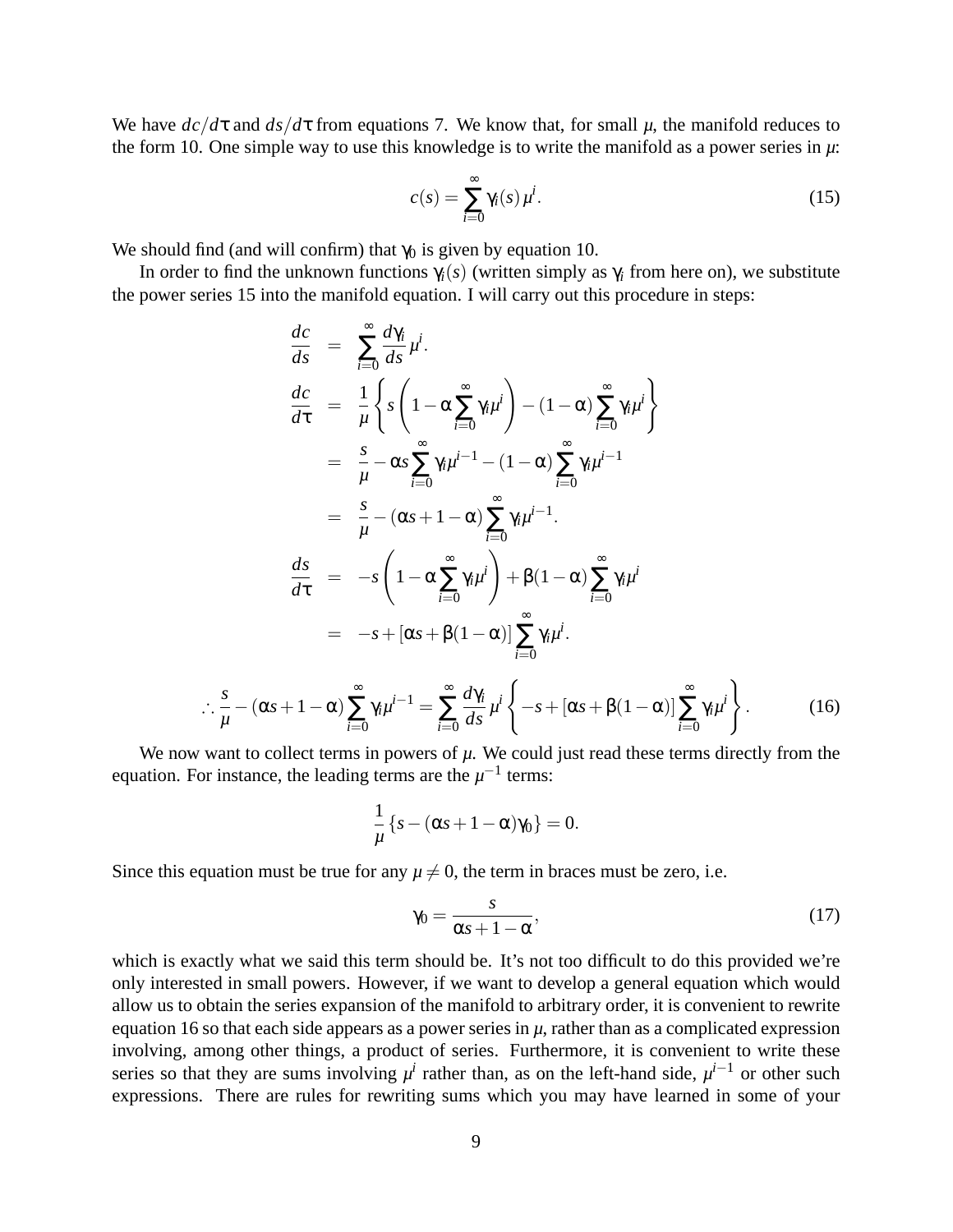mathematics courses. If not, the following examples will hopefully let you see the logic behind these rules, which isn't too hard once you've done a few examples.

The first sum on the left-hand side of equation 16 is fairly easy to rewrite in the desired form:

$$
\sum_{i=0}^{\infty} \gamma_i \mu^{i-1} = \sum_{i=-1}^{\infty} \gamma_{i+1} \mu^i.
$$

∞

If you can't see this immediately, try writing out the first few terms of each side of this identity.

The trickiest bit is the product of sums on the right-hand side of equation 16. Here is the transformation:

$$
\left(\sum_{j=0}^{\infty}\frac{d\gamma_j}{ds}\mu^j\right)\left(\sum_{k=0}^{\infty}\gamma_k\mu^k\right)=\sum_{i=0}^{\infty}\mu^i\sum_{j=0}^i\frac{d\gamma_j}{ds}\gamma_{i-j}.
$$

The renaming of the summation indicies on the left-hand side is a convenience introduced for clarity. The key observation is that multiplying the two sums produces terms in  $\mu^i$  when  $j + k = i$ .

We're now ready to go back to equation 16:

$$
\frac{s}{\mu} - (\alpha s + 1 - \alpha) \sum_{i=-1}^{\infty} \gamma_{i+1} \mu^{i} = -s \sum_{i=0}^{\infty} \frac{d \gamma_i}{ds} \mu^{i} + [\alpha s + \beta (1 - \alpha)] \sum_{i=0}^{\infty} \mu^{i} \sum_{j=0}^{i} \frac{d \gamma_j}{ds} \gamma_{i-j}.
$$

Reading off terms in each power of  $\mu$  is now easy:

$$
\mu^{-1}: \qquad s - \gamma_0(\alpha s + 1 - \alpha) = 0.
$$
  

$$
\mu^i, i \ge 0: \quad -\gamma_{i+1}(\alpha s + 1 - \alpha) = -s \frac{d\gamma_i}{ds} + [\alpha s + \beta(1 - \alpha)] \sum_{j=0}^i \frac{d\gamma_j}{ds} \gamma_{i-j}.
$$

We have seen the first of these equations, and even written down its solution (equation 17). The second equation can be rewritten in the form

$$
\gamma_{i+1} = \frac{1}{\alpha s + 1 - \alpha} \left\{ s \frac{d \gamma_i}{ds} - [\alpha s + \beta (1 - \alpha)] \sum_{j=0}^i \frac{d \gamma_j}{ds} \gamma_{i-j} \right\}.
$$

Note that we only need to know the formulas of the  $\gamma$ 's up to *i* to determine the *i* + 1'st term in the series. For instance,  $\gamma_1$  is calculated by

$$
\gamma_1 = \frac{1}{\alpha s + 1 - \alpha} \left\{ s \frac{d \gamma_0}{ds} - [\alpha s + \beta (1 - \alpha)] \frac{d \gamma_0}{ds} \gamma_0 \right\}
$$
  
= 
$$
\frac{s(1 - \alpha)^2 (1 - \beta)}{(\alpha s + 1 - \alpha)^4}.
$$

As you can imagine, these calculations get tedious pretty quickly. In the old days, we used to fill up notebooks with perturbation series, carefully simplified by hand. It was very error-prone, and we would often spend more time verifying our answers than we did doing the initial calculation. Nowadays, we just use Maple. It's much faster, but it's still a good idea to calculate a few terms by hand to check that Maple is doing the calculation correctly.